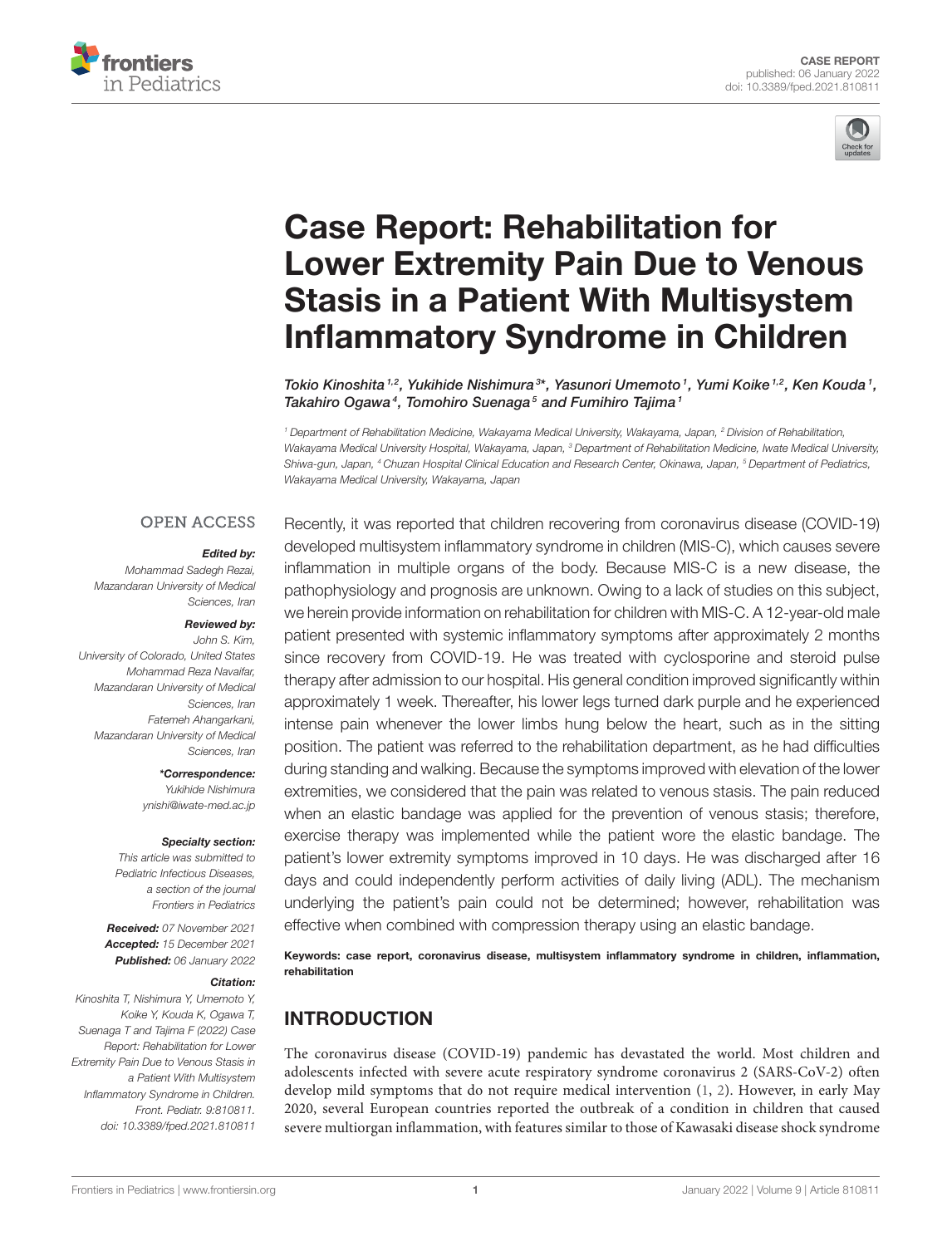and toxic shock syndrome, which was possibly related to SARS-CoV-2 infection [\(3–](#page-3-2)[7\)](#page-3-3). Health organizations (such as the World Health Organization and Centers for Disease Control and Prevention) referred to this syndrome as multisystem inflammatory syndrome in children (MIS-C) [\(8,](#page-3-4) [9\)](#page-3-5). According to a preliminary definition, MIS-C is a hyperinflammatory syndrome that affects multiple organs, and its clinical features often overlap with those of Kawasaki disease. A systematic review conducted by Hoste et al. showed that patients with MIS-C had increased body temperature (99.4%); gastrointestinal (85.6%), cardiovascular (79.3%), shock (56.3%), and respiratory (50.3%) symptoms; and elevated levels of inflammatory biomarkers. Furthermore, most (73.3%) patients required intensive care, 3.8% of whom reportedly required extracorporeal membrane oxygenation [\(10\)](#page-3-6). However, no study has reported the rehabilitation procedure for children with MIS-C.

Herein, we present a case of suspected MIS-C, wherein the patient underwent rehabilitation, which contributed to the improvement in his activities of daily living (ADL). The patient was admitted to our hospital in early March 2021. His symptoms were relieved with cyclosporine and steroid pulse therapy; however, during the disease course, he complained of pain when his upper and lower limbs were lowered below the position of the heart, and he could not accomplish the ADL.

# CASE REPORT

A 12-year-old male patient (height and weight: 151 cm and 38.3 kg, respectively) was admitted to our hospital in January 2021 with a definitive diagnosis of COVID-19 (a positive result in polymerase chain reaction–based method) and was discharged after 1 week of complete recovery. At this time, the patient's symptoms of COVID-19 were mild, and the patient recovered with acetaminophen medication for fever. In addition, the patient had no notable complications thus far. In early March, he experienced abdominal pain and headache, and 3 days later, he developed fever (body temperature of  $40^{\circ}$ C); therefore, he visited a regional hospital and was admitted. Abdominal distention, generalized rash, and hyperemia of the conjunctiva appeared gradually in addition to high fever. The pediatrician made a suspected diagnosis of MIS-C because the symptoms resembled those of Kawasaki disease and speculated that the case was triggered by COVID-19 and consequently administered γ-globulins 85 g/day by intravenous drip to control the inflammation. After 4 days of hospitalization, his symptoms did not improve, even after  $\gamma$ -globulin administration, and his respiratory function decreased due to pulmonary edema. Hence, he was transferred to the pediatric department at our hospital, where he had a confirmed diagnosis of MIS-C (**[Figure 1](#page-1-0)**). The patient was treated with cyclosporine (130 mg/day) and steroid pulse therapy (methylprednisolone sodium succinate 1,000 mg/day), after which his general condition gradually improved. On the  $7<sup>th</sup>$  day of admission to our hospital, the patient spent more time in bed, although he was able to sit and stand; hence, we encouraged him to walk within the ward to increase the level of activity. However, suddenly from this



<span id="page-1-0"></span>hospital. (A) conjunctival injection, (B) skin rash, (C) erythema of the lips and strawberry tongue, (D) erythema and edema of the extremities.

day, when the patient stood up or sat on the edge of the bed, his lower limbs turned dark purple, and he complained of numbness and pain. The pediatrician eliminated the possibility of an arterial lesion because there was no cold sensation in the lower extremities and the symptoms improved soon after elevation of the lower extremities. The patient underwent vascular Doppler sonography, which did not depict any significant thrombus. He presented with similar symptoms in the upper extremities.

On the  $9<sup>th</sup>$  day of hospitalization, the patient was unable to get out of bed. Therefore, he was referred to the rehabilitation department to alleviate the symptoms and start exercise therapy.

At the initiation of rehabilitation, his arterial blood pressure was 106/55 mmHg, pulse rate was 82 beats/min, oxygen saturation was 99%, and body temperature was 36.9°C. The patient's conjunctivae were not pale, and hyperemia was observed. There were no heart or lung murmurs. Echocardiography revealed an ejection fraction of 81.4%; normal right ventricular pressure; and extremely trivial regurgitation of the mitral, pulmonary, and tricuspid valves. The C-reactive protein level on the day of pain manifestation was 3.92 mg/dl, which dropped to 1.22 mg/dl at the start of rehabilitation. No exacerbation of inflammation was observed. The patient presented with clear consciousness (Glasgow Coma Scale: E4V5M6) [\(11,](#page-3-7) [12\)](#page-3-8), and disorientation and communication problems were not observed. Manual muscle test [\(13\)](#page-3-9) results showed that the muscle strength of both upper and lower limbs was level 4 (slightly lower than normal), and there was no obvious limitation in the range of motion of the joints. The patient had normal tactile, cold, and position sensation. The biceps and patellar tendon reflexes were in the normal range, and there was no increase in muscle tone. The patient was able to rise unaided from the supine position in bed to the edge sitting position. As soon as he sat on the edge of the bed, his lower limbs turned dark purple, and he complained of severe numbness and pain. The upper extremity symptoms that had been present on the other day disappeared, and the patient did not complain of pain during muscle strengthening exercises of the extremities in bed.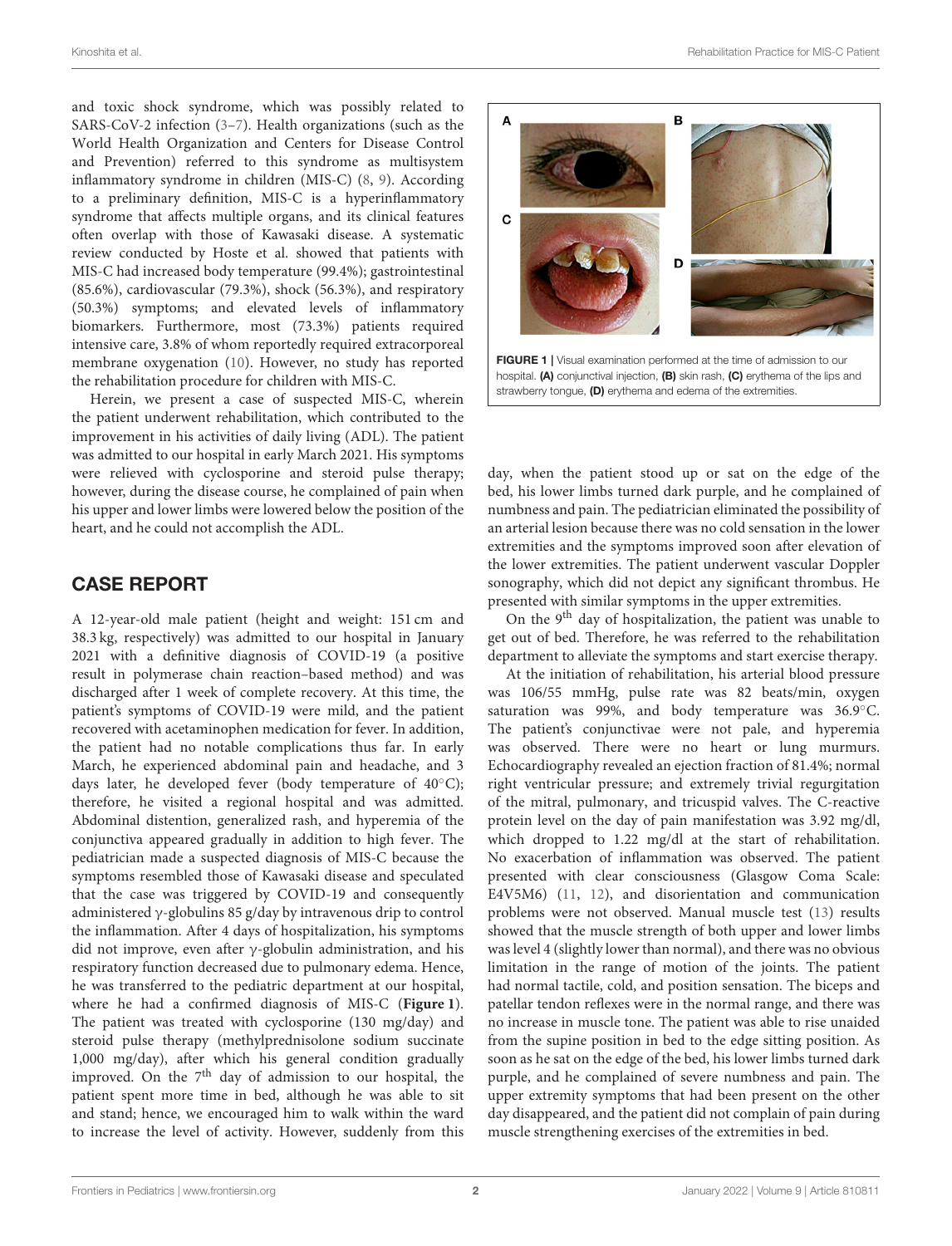

FIGURE 2 | Images of the patient in the standing position and walking with elastic bandages on both lower limbs.

<span id="page-2-0"></span>Because the patient's pain symptoms improved with lower extremity elevation, we hypothesized that venous stasis was a contributing factor. Therefore, exercise therapy was implemented, with the patient in the standing position and an elastic bandage wrapped only on the lower left extremity to reduce venous stasis. The patient then complained of pain only in the right lower extremity, indicating that reducing venous stasis would contribute to pain relief. Subsequently, elastic bandages were wrapped around both lower limbs, and the patient could stand and walk indoors (**[Figure 2](#page-2-0)**). Although the patient complained of pain, he was able to walk for several meters. He was motivated to continue on the 2<sup>nd</sup> day of rehabilitation because he was able to walk the previous day. He could walk indoors when aided by a nurse. The walking distance was extended during rehabilitation. On the 6<sup>th</sup> day of rehabilitation, he was able to walk a short distance without wearing an elastic bandage. On the  $7<sup>th</sup>$  day, he was able to walk outside the ward (approximately 100 m) under supervision. An ergometer for the lower limbs was added to the rehabilitation routine to increase the exercise duration. On the  $10<sup>th</sup>$  day of rehabilitation, the patient no longer complained of pain in the lower limbs. On the 11<sup>th</sup> day, he was able to bathe unaided, walk outdoors, and climb stairs. He was discharged on the 16<sup>th</sup> day of rehabilitation (i.e., 23rd day of admission) and could independently perform his ADLs.

Written informed consent was obtained from the patient and his family to publish any potentially identifiable images or data included in this article. This study conforms to all case report guidelines and reports the required information accordingly.

## **DISCUSSION**

Several studies have reported rehabilitation for patients with COVID-19 pneumonia [\(14](#page-3-10)[–18\)](#page-4-0). However, to the best of our knowledge, there have been no reports of rehabilitation for patients with MIS-C. This case report is the first to describe rehabilitation for a patient with MIS-C-induced ADL deterioration.

The patient complained of pain when his lower limbs were lowered below the heart and was unable to get out of bed. Other diseases with similar symptoms, including chronic venous insufficiency and post-phlebitis syndrome, are caused by obstruction of venous return due to deep vein thrombosis, venous valve insufficiency, and decreased contractility of the muscles around the veins. Moreover, venous hypertension induced by fluid retention in the lower extremities due to rightsided heart failure may contribute toward the development of MIS-C. The symptoms include tenseness, heaviness, tingling, cramps, pain, and fatigue in the lower extremities, which exacerbate during standing or walking and improve with rest and elevation of the lower extremities. The treatment of chronic venous insufficiency and post-phlebitis syndrome entails elevation of the lower extremities, application of elastic bandages and stockings, and compression using pneumatic compression devices [\(19\)](#page-4-1). Lauren et al. posited that MIS-C is an important factor in the pathobiology of both vascular inflammation and endothelial dysfunction [\(20\)](#page-4-2). The patient did not have right-sided heart failure or venous obstruction, such as a thrombus, which would have interfered with venous return. We hypothesized that the inflammation had transiently spread to the veins of the patient, resulting in inadequate venous valve function and a tendency to develop stasis. There have been no reports of such symptoms occurring in children with MIS-C. The cause of symptom occurrence when the general condition was improving (rather than MIS-C onset) and the mechanism underlying pain generation were unknown. However, because the pain improved with elevation of the upper and lower limbs, we hypothesized that stasis in the veins was responsible for symptom occurrence. We successfully prevented venous stasis and reduced pain by applying an elastic bandage to the lower leg as symptomatic treatment. Compression therapy has been shown to reduce the amount of blood remaining in the veins of the lower leg and reduce the diameter of the veins, thereby improving the function of the venous valves and reducing venous reflux [\(21,](#page-4-3) [22\)](#page-4-4). Moreover, studies have shown that the levels of pro-inflammatory cytokines produced by surrounding endothelial cells and macrophages due to venous stasis are reduced by compression [\(23,](#page-4-5) [24\)](#page-4-6). It is possible that these mechanisms of action of compression therapy contributed to the reduction in pain. The patient's symptoms began to decrease after the initiation of rehabilitation. He was able to walk for a short distance without an elastic bandage by the  $5<sup>th</sup>$  day of rehabilitation, and the pain symptoms improved by the 9<sup>th</sup> day. It is possible that the patient's symptoms could have been alleviated without rehabilitation. However, by adjusting the walking distance, endurance training load, and ADL training in a timely manner according to the pain level, the patient was able to return home early with ADL recovery.

Multisystem inflammatory syndrome in children is a new disease that was reported in April 2020 [\(3](#page-3-2)[–7\)](#page-3-3). Therefore, the pathogenesis and prognosis of this disease remain unclear. Furthermore, no study has reported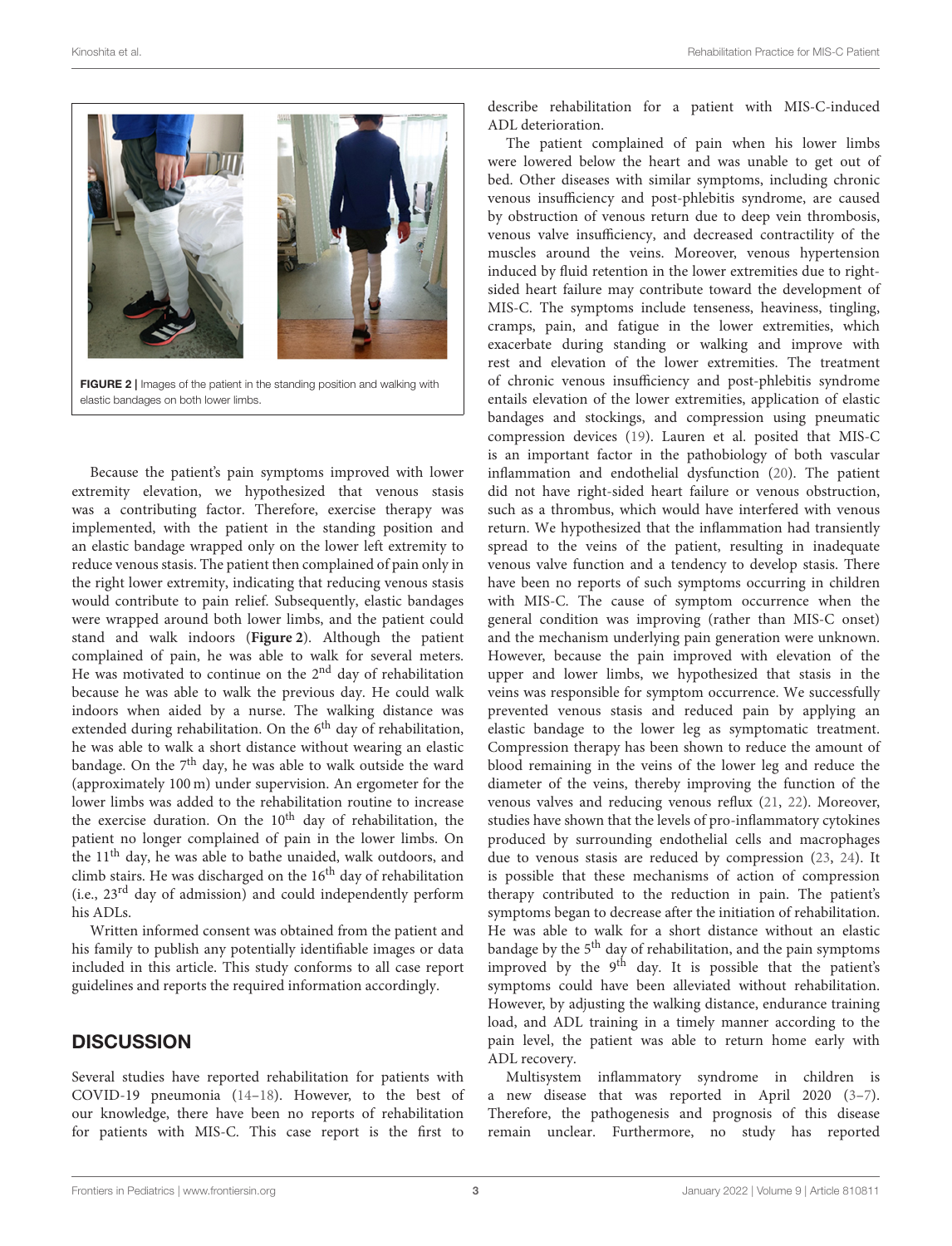rehabilitation for the same. Because this is a case report, it is difficult to generalize the progress of this patient to others with this condition. However, we believe that this study will provide valuable information regarding the rehabilitation of patients with MIS-C and their progress to remission. The patient has since returned to junior high school without any recurrence of symptoms, joined the basketball team, and is doing well in school without any problems.

## **CONCLUSION**

The pain experienced by the patient described in this study may not be a common symptom of MIS-C. However, for painful symptoms suspected to be related to venous stasis, rehabilitation was shown to be effective when used in conjunction with compression therapy with elastic bandages. This study suggests that rehabilitation should be performed for pain of unknown etiology, after carefully evaluating the physical findings of the patient.

# DATA AVAILABILITY STATEMENT

The raw data supporting the conclusions of this article will be made available by the authors, without undue reservation.

# **REFERENCES**

- <span id="page-3-0"></span>1. Castagnoli R, Votto M, Licari A, Brambilla I, Bruno R, Perlini S, et al. Severe acute respiratory syndrome coronavirus 2 (SARS-CoV-2) infection in children and adolescents: a systematic review. JAMA Pediatr. (2020) 174:882– 9. doi: [10.1001/jamapediatrics.2020.1467](https://doi.org/10.1001/jamapediatrics.2020.1467)
- <span id="page-3-1"></span>2. Lu X, Zhang L, Du H, Zhang J, Li YY, Qu J, et al. SARS-CoV-2 infection in children. N Engl J Med. (2020) 382:1663–5. doi: [10.1056/NEJMc2005073](https://doi.org/10.1056/NEJMc2005073)
- <span id="page-3-2"></span>3. Jones VG, Mills M, Suarez D, Hogan CA, Yeh D, Segal JB, et al. COVID-19 and Kawasaki disease: novel virus and novel case. Hosp Pediatr. (2020) 10:537–40. doi: [10.1542/hpeds.2020-0123](https://doi.org/10.1542/hpeds.2020-0123)
- 4. European Centre for Disease Prevention and Control. Rapid Risk Assessment: Paediatric Inflammatory Multisystem Syndrome and SARS-CoV-2 Infection in Children (published May 15, 2020). Available online at: [https://www.](https://www.ecdc.europa.eu/en/publications-data/paediatric-inflammatory-multisystem-syndrome-and-sars-cov-2-rapid-risk-assessment) [ecdc.europa.eu/en/publications-data/paediatric-inflammatory-multisystem](https://www.ecdc.europa.eu/en/publications-data/paediatric-inflammatory-multisystem-syndrome-and-sars-cov-2-rapid-risk-assessment)[syndrome-and-sars-cov-2-rapid-risk-assessment](https://www.ecdc.europa.eu/en/publications-data/paediatric-inflammatory-multisystem-syndrome-and-sars-cov-2-rapid-risk-assessment) (accessed October 10, 2021).
- 5. Verdoni L, Mazza A, Gervasoni A, Martelli L, Ruggeri M, Ciuffreda M, et al. An outbreak of severe Kawasaki-like disease at the Italian epicentre of the SARS-CoV-2 epidemic: an observational cohort study. Lancet. (2020) 395:1771–8. doi: [10.1016/S0140-6736\(20\)31103-X](https://doi.org/10.1016/S0140-6736(20)31103-X)
- 6. Riphagen S, Gomez X, Gonzalez-Martinez C, Wilkinson N, Theocharis P. Hyperinflammatory shock in children during COVID-19 pandemic. Lancet. (2020) 395:1607–8. doi: [10.1016/S0140-6736\(20\)31094-1](https://doi.org/10.1016/S0140-6736(20)31094-1)
- <span id="page-3-3"></span>7. Royal College of Paediatrics and Child Health. Guidance: Paediatric Multisystem Inflammatory Syndrome Temporally Associated With COVID-19. (published 2020). Available online at: [https://www.rcpch.ac.uk/sites/](https://www.rcpch.ac.uk/sites/default/files/2020-05/COVID-19-Paediatric-multisystem-%20inflammatory%20syndrome-20200501.pdf) [default/files/2020-05/COVID-19-Paediatric-multisystem-%20inflammatory](https://www.rcpch.ac.uk/sites/default/files/2020-05/COVID-19-Paediatric-multisystem-%20inflammatory%20syndrome-20200501.pdf) [%20syndrome-20200501.pdf](https://www.rcpch.ac.uk/sites/default/files/2020-05/COVID-19-Paediatric-multisystem-%20inflammatory%20syndrome-20200501.pdf) (accessed October 10, 2021).
- <span id="page-3-4"></span>8. World Health Organization. Multisystem Inflammatory Syndrome in Children and Adolescents Temporally Related to COVID-19. (published May 15, 2020). Available online at: [https://www.who.int/news-room/commentaries/detail/](https://www.who.int/news-room/commentaries/detail/multisystem-inflammatory-syndrome-in-children-and-adolescents-with-covid-19)

# ETHICS STATEMENT

Ethical review and approval was not required for the study on human participants in accordance with the local legislation and institutional requirements. Written informed consent to participate in this study was provided by the participants' legal guardian/next of kin. Written informed consent was obtained from the minor(s)' legal guardian/next of kin for the publication of any potentially identifiable images or data included in this article.

# AUTHOR CONTRIBUTIONS

TK and YN conceptualized and designed the study, drafted the initial manuscript, and reviewed and revised the manuscript. YU, TO, YK, KK, and TS designed the data collection instruments, collected data, carried out the initial analyses, and reviewed and revised the manuscript. FT designed the data collection instruments, coordinated and supervised data collection, and critically reviewed the manuscript. All authors approved the final manuscript as submitted and agree to be accountable for all aspects of the work.

# ACKNOWLEDGMENTS

The authors thank Editage [\(http://www.editage.com\)](http://www.editage.com) for English language editing.

[multisystem-inflammatory-syndrome-in-children-and-adolescents-with](https://www.who.int/news-room/commentaries/detail/multisystem-inflammatory-syndrome-in-children-and-adolescents-with-covid-19)[covid-19](https://www.who.int/news-room/commentaries/detail/multisystem-inflammatory-syndrome-in-children-and-adolescents-with-covid-19) (accessed October 10, 2021).

- <span id="page-3-5"></span>9. Centers for Disease Control and Prevention. Emergency Preparedness and Response: Multisystem Inflammatory Syndrome in Children (MIS-C) Associated With Coronavirus Disease 2019 (COVID-19) (published July 16, 2020). Available online at: [https://emergency.cdc.gov/coca/calls/2020/](https://emergency.cdc.gov/coca/calls/2020/callinfo_071620.asp) [callinfo\\_071620.asp](https://emergency.cdc.gov/coca/calls/2020/callinfo_071620.asp) (accessed October 10, 2021).
- <span id="page-3-6"></span>10. Hoste L, Van Paemel R, Haerynck F. Multisystem inflammatory syndrome in children related to COVID-19: a systematic review. Eur J Pediatr. (2021) 180:2019–34. doi: [10.1007/s00431-021-03993-5](https://doi.org/10.1007/s00431-021-03993-5)
- <span id="page-3-7"></span>11. Teasdale G, Murray G, Parker L, Jennett B. Adding up the Glasgow coma score. Acta Neurochir Suppl (Wien). (1979) 28:13–6. doi: [10.1007/978-3-7091-4088-8\\_2](https://doi.org/10.1007/978-3-7091-4088-8_2)
- <span id="page-3-8"></span>12. Teasdale G, Maas A, Lecky F, Manley G, Stocchetti N, Murray G. The Glasgow Coma Scale at 40 years: standing the test of time. Lancet Neurol. (2014) 13:844–54. (Erratum in: Lancet Neurol. (2014) 13:863). doi: [10.1016/S1474-4422\(14\)70120-6](https://doi.org/10.1016/S1474-4422(14)70120-6)
- <span id="page-3-9"></span>13. Kendall FP, Kendall McCreary E, Provance PG. Muscles—Testing and Function. 4th ed. Philadelphia, PA: Williams & Wilkins (1993). p. 179–90.
- <span id="page-3-10"></span>14. Ricotti S, Petrucci L, Carenzio G, Carlisi E, Di Natali G, De Silvestri A, et al. Functional assessment and rehabilitation protocol in acute patients affected by SARS-CoV-2 infection hospitalized in the Intensive Care Unit and in the Medical Care Unit. Eur J Phys Rehabil Med. (2021). doi: [10.23736/S1973-9087.21.06897-0.](https://doi.org/10.23736/S1973-9087.21.06897-0) [Epub ahead of print].
- 15. Patel N, Steinberg C, Patel R, Chomali C, Doulatani G, Lindsay L, et al. Description and functional outcomes of a novel interdisciplinary rehabilitation program for hospitalized patients with COVID-19. Am J Phys Med Rehabil. (2021) 100:1124–32. doi: [10.1097/PHM.0000000000001897](https://doi.org/10.1097/PHM.0000000000001897)
- 16. Kinoshita T, Kouda K, Umemoto Y, Yasuoka Y, Minoshima Y, Mikami Y, et al. Case Report: a rehabilitation practice report during ICU management for a patient with multiple disabilities due to COVID-19 pneumonia and COPD. Front Med (Lausanne). (2021) 8:692898. doi: [10.3389/fmed.2021.692898](https://doi.org/10.3389/fmed.2021.692898)